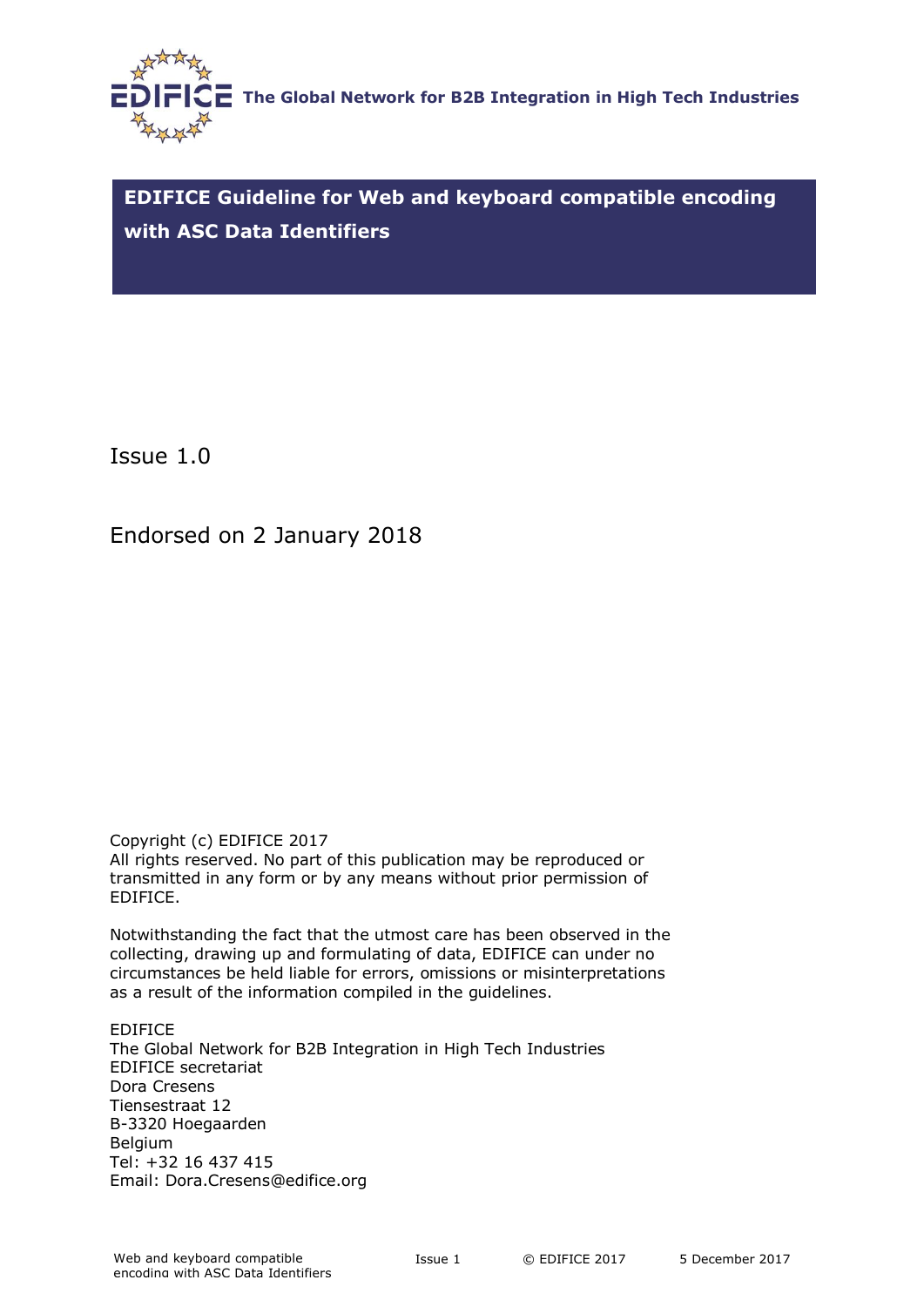

# **Publication Summary**

| Title:                     | Guideline for Web and keyboard compatible encoding with ASC<br>Data Identifiers                                                                                                                                                                                                                                             |  |  |
|----------------------------|-----------------------------------------------------------------------------------------------------------------------------------------------------------------------------------------------------------------------------------------------------------------------------------------------------------------------------|--|--|
| Author (s):                | EDIFICE Task Group ADC (Automatic Data Capture)                                                                                                                                                                                                                                                                             |  |  |
| <b>Issue number:</b>       | Issue 1.0                                                                                                                                                                                                                                                                                                                   |  |  |
| <b>Date of Issue:</b>      | 05 December 2017                                                                                                                                                                                                                                                                                                            |  |  |
| <b>Number of</b><br>Pages: | 11                                                                                                                                                                                                                                                                                                                          |  |  |
| <b>Readership:</b>         | All                                                                                                                                                                                                                                                                                                                         |  |  |
| Language:                  | English                                                                                                                                                                                                                                                                                                                     |  |  |
| <b>Abstract:</b>           | Web and keyboard compatible encoding of data-elements in<br>machine readable media using ASC Data Identifiers                                                                                                                                                                                                               |  |  |
| <b>Comment:</b>            | Comments and change requests to this document should be<br>submitted to: EDIFICE secretariat dora.cresens@edifice.org                                                                                                                                                                                                       |  |  |
| <b>References:</b>         | <b>EDIFICE ADC Glossary Issue 1</b>                                                                                                                                                                                                                                                                                         |  |  |
|                            | ANS MH10.8.2 Data Identifier & Application Identifier Standard                                                                                                                                                                                                                                                              |  |  |
|                            | AFNOR NFZ63-400 Système de codification multisectorielle des<br>entities                                                                                                                                                                                                                                                    |  |  |
|                            | DIN 66403 System Identifiers (with "." as "System Identifier")                                                                                                                                                                                                                                                              |  |  |
|                            | DIN 16599 Automatic identification and data capture techniques<br>- Traceability                                                                                                                                                                                                                                            |  |  |
| <b>Applications:</b>       | Applications within the Electronic and supply industries are<br>potentially known everywhere where data are scanned from<br>AIDC media and to be transmitted through WEB interfaces,<br>keyboard interfaces or virtual keyboard interfaces. It is known<br>that the subject of the EDIFICE guideline is experienced in AIDC |  |  |

"Fishbox Label".

applications already like for unique identification within Healthcare processes, and that it is part of the CEN project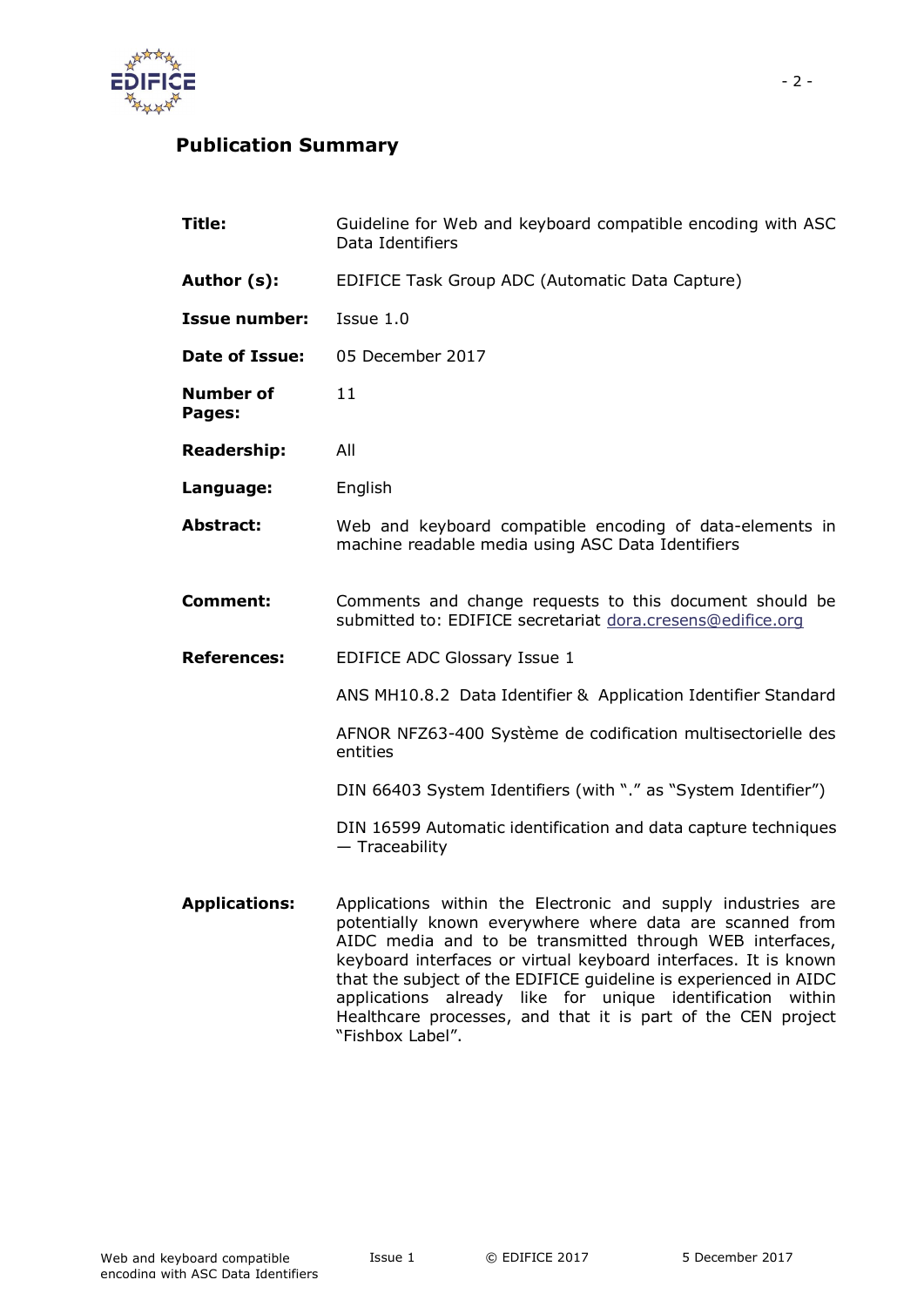

# <span id="page-2-0"></span>**Table of Content**

| $\mathbf{1}$ |               |                                            |  |
|--------------|---------------|--------------------------------------------|--|
|              | $1 \; 1$      |                                            |  |
|              | 12            |                                            |  |
|              | 1.3           |                                            |  |
| 2.           |               |                                            |  |
| 3.           |               |                                            |  |
|              | 3.1           |                                            |  |
|              | $3.2^{\circ}$ |                                            |  |
|              | 3.3           |                                            |  |
|              | 3.4           |                                            |  |
| 4.           |               |                                            |  |
|              | 4.1           |                                            |  |
|              | 4.2           |                                            |  |
|              | 4.3           |                                            |  |
|              | ANNEX A:      | (INFORMATIVE) FLAG CHARACTER UNAMBIGUITY10 |  |
|              | ANNEX B:      | (INFORMATIVE) INNER SEPARATOR CHARCTERS 11 |  |
|              |               |                                            |  |

| Table 1 - Examples of ambiguity |  |
|---------------------------------|--|
| Table 2 - Summary               |  |

| I<br>٦<br>I |  |
|-------------|--|
| ×<br>۰.     |  |
|             |  |
| I           |  |

- 3 -

| Figure 1 - Layers in AIDC Media                                                             | $\overline{4}$ |
|---------------------------------------------------------------------------------------------|----------------|
| Figure 2 - Example scenario with scanner and keyboard interface and internet browser 5      |                |
| Figure 3 - Example scenario where scanned data have to pass USB KB interfaces and           |                |
| virtual KB interfaces                                                                       | 6              |
| Figure 4 - Example scenario with virtual keyboard and internet browser                      | 6              |
| Figure 5 - UIM on a test tube applied with flag character                                   | 8              |
| Figure 6 Stock location code (source: Klinikum of the Friedrich Schiller University of Jena |                |
| (UKJ), Germany)                                                                             |                |
| Figure 7 - Example Code 128 with two ASC DI headed data elements concatenated by            |                |
| separator "^"                                                                               | 9              |
|                                                                                             |                |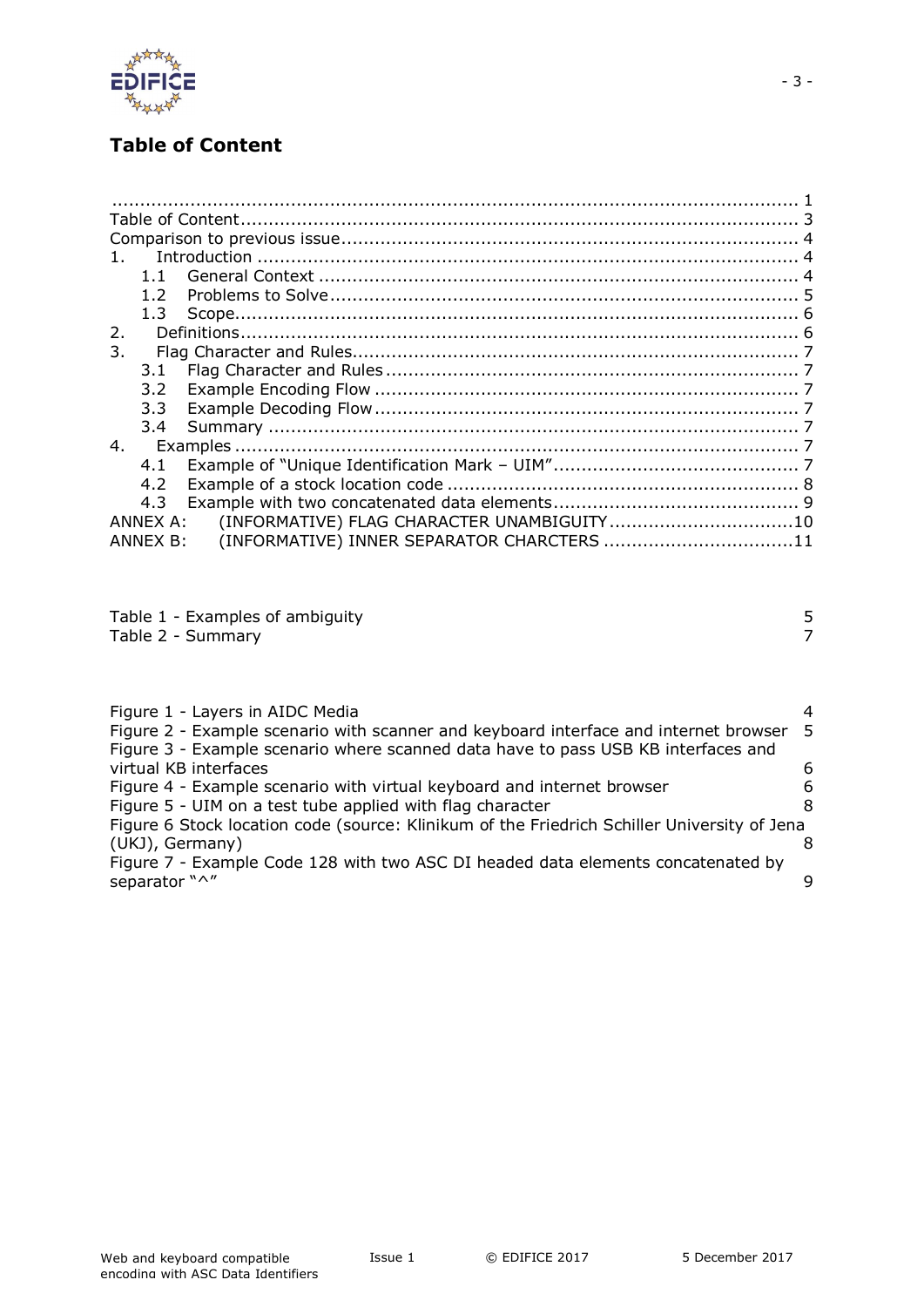

# <span id="page-3-0"></span>**Comparison to previous issue**

This is the first edition of the guideline, no previous version exists.

## <span id="page-3-1"></span>**1. Introduction**

#### <span id="page-3-2"></span>**1.1 General Context**

Media for Automatic Identification and Data Capture such as linear barcodes, twodimensional barcodes and RFID are used to transfer data. The AIDC media with the contained data follows specific standards for the different layers.



Figure 1 - Layers in AIDC Media

Examples for standards for the physical layer are linear Barcodes such as Code 128 according to ISO/IEC 15417, two-dimensional codes such as DataMatrix according to ISO/IEC 16022 or RFID in various technologies described in specific standards.

An example for standards for the syntax layer is the Data Transfer Syntax according ISO/IEC 15434.

Examples for standards for the semantics layer are the Data Identifier and Application Identifier according to ANS MH10.8.2.

Several organizations originating from different industry sectors have established consistent sets of syntactical and semantical rules for specific applications. Typically a "Flag Character" as first character introduces the encoded data, and is followed by data in syntax and sematic associated to this "Flag Character".

Examples are the "+" (plus-character) from the Health Industry Business Communications Council (HIBCC) and the "FNC1" (function code 1 character) from Global Standards One (GS1).

Historically barcode and RFID has been implemented under the assumption that for automatic identification in open supply chain systems data syntax and semantics always follows standardized rules such as ISO/IEC 15434 in combination with MH10.8.2 ASC DIs. Barcodes not following standards for syntax and semantics have been expected to be used in closed loop, internal applications only.

Nevertheless the development of barcode applications increased rapidly as seen with the wide spread use of QR Code specifically for web connectivity.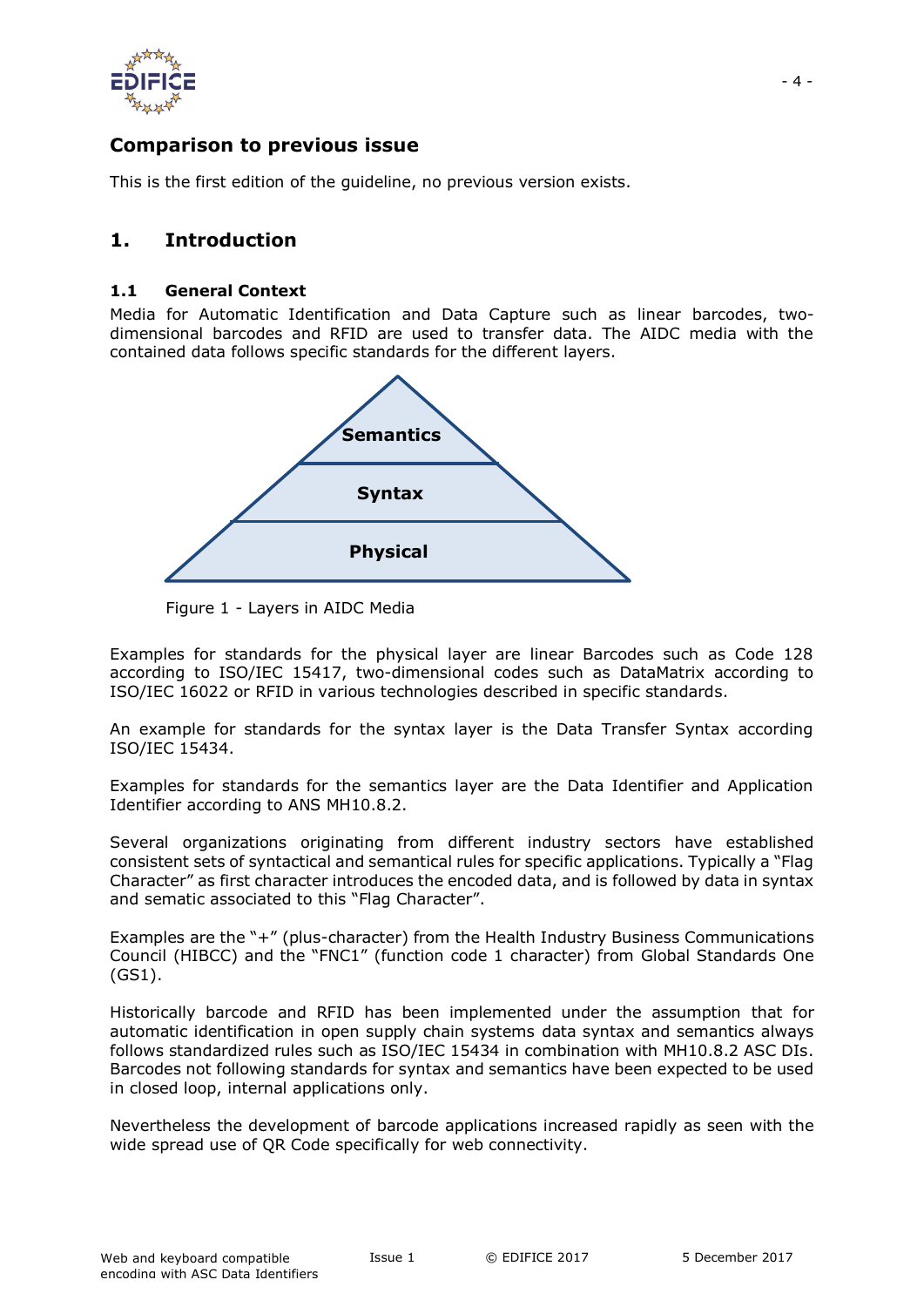

In the past Web and keyboard compatible interfacing was neglected by promoting complex and non-Web and keyboard compatible syntax like ISO/IEC 15434.

### <span id="page-4-0"></span>**1.2 Problems to Solve**

#### **1.2.1 Ambiguity of data elements applied with ASC Data Identifiers without any Flag Character**

Data elements headed by ASC Data Identifiers are not secured against overlapping with encoded data of other nature or other structurers like "IUID" headed by Text Element Identifiers (TEI). Table 1 is addressing some examples.

<span id="page-4-1"></span>Table 1 - Examples of ambiguity

| ASC DI headed<br>data element | Data element<br>of other generic<br>structure | Data element with<br><b>Text Element</b><br>Identifier (TEI) | Observation                                                                            |
|-------------------------------|-----------------------------------------------|--------------------------------------------------------------|----------------------------------------------------------------------------------------|
| S1234567                      | S1A2B3C4                                      | SER1234567                                                   | Any of the 3 data elements<br>could be interpreted as an<br>ASC DI headed Serial No.   |
| P12345678                     | P123XYZ                                       | PNR4321A234                                                  | Any of the 3 data elements<br>could be interpreted as an<br>ASC DI headed Product Code |
| 1T98765432                    | 1T123XYZ                                      |                                                              | Any of the two data elements<br>could be interpreted as an<br>ASC DI headed LOT No.    |

The today's solution is the use of ISO/IEC 15434 Syntax for high capacity media introducing the problems of non-Web and keyboard compatibility described in chapter 2.2.2.

### **1.2.2 Non-Web/Keyboard compatibility of ISO/IEC 15434 Syntax**

Unique syntax using control characters outside the keyboard set, like ISO/IEC 15434 Syntax for high capacity media does (<rs>, <gs>, <eot>, etc), do not pass such physical or virtual interfaces and may even invoke unwanted functionalities that may be assigned to corresponding keys by the application.

The solution analysis of application scenarios is covering the aspects of CODE  $\rightarrow$  Scanner  $\rightarrow$  Interface  $\rightarrow$  Systems in different scenarios.

Figure 2 below illustrates a scenario for a regular application where an off the shelf scanner shall transmit the data to the determined system through USB KB Interface to an Internet browser.



<span id="page-4-2"></span>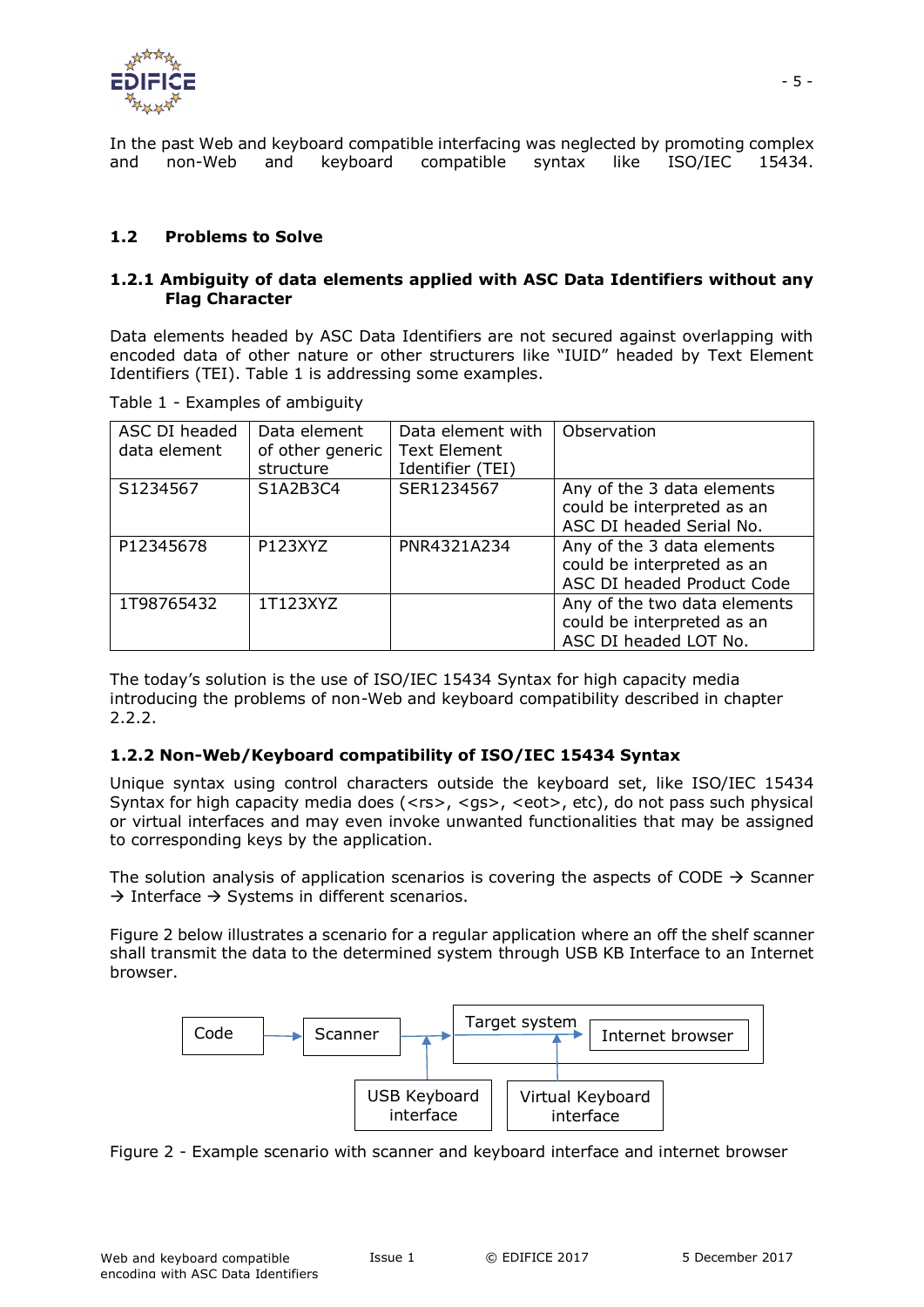

The example scenario in figure 3 illustrates situations where scanned data have to pass USB KB interfaces and virtual KB interfaces



<span id="page-5-2"></span>Figure 3 - Example scenario where scanned data have to pass USB KB interfaces and virtual KB interfaces

The example in figure 4 illustrates a scenario with a code scanning and processing by smartphone and App for using the code content for Internet browsing



<span id="page-5-3"></span>Figure 4 - Example scenario with virtual keyboard and internet browser

The purpose of this EDIFICE guideline is to describe a Web and keyboard compatible encoding of data in machine readable media covering the scenarios above.

### <span id="page-5-0"></span>**1.3 Scope**

The scope of this guideline is the definition of a unique encoding scheme of data elements applied with ASC Data Identifiers for use in applications where Web and keyboard compatible syntax is required and unambiguity compared to non ASC DI data elements.

Although the background of EDIFICE is the High-Tech Industry, the application of this guideline is not limited to a specific industry sector or subset of Data Identifiers.

# <span id="page-5-1"></span>**2. Definitions**

### **See ADC Glossary available at [www.edifice.org.](http://www.edifice.org/)**

Flag character Header of data strings identifying the syntax being used, e.g. " $+$ " for the Health Industry Bar Code (HIBC), "FNC1" for the Global Standards One (GS1) Application Identifier syntax, "=" for the ICCBBA ISBT 128 system, etc.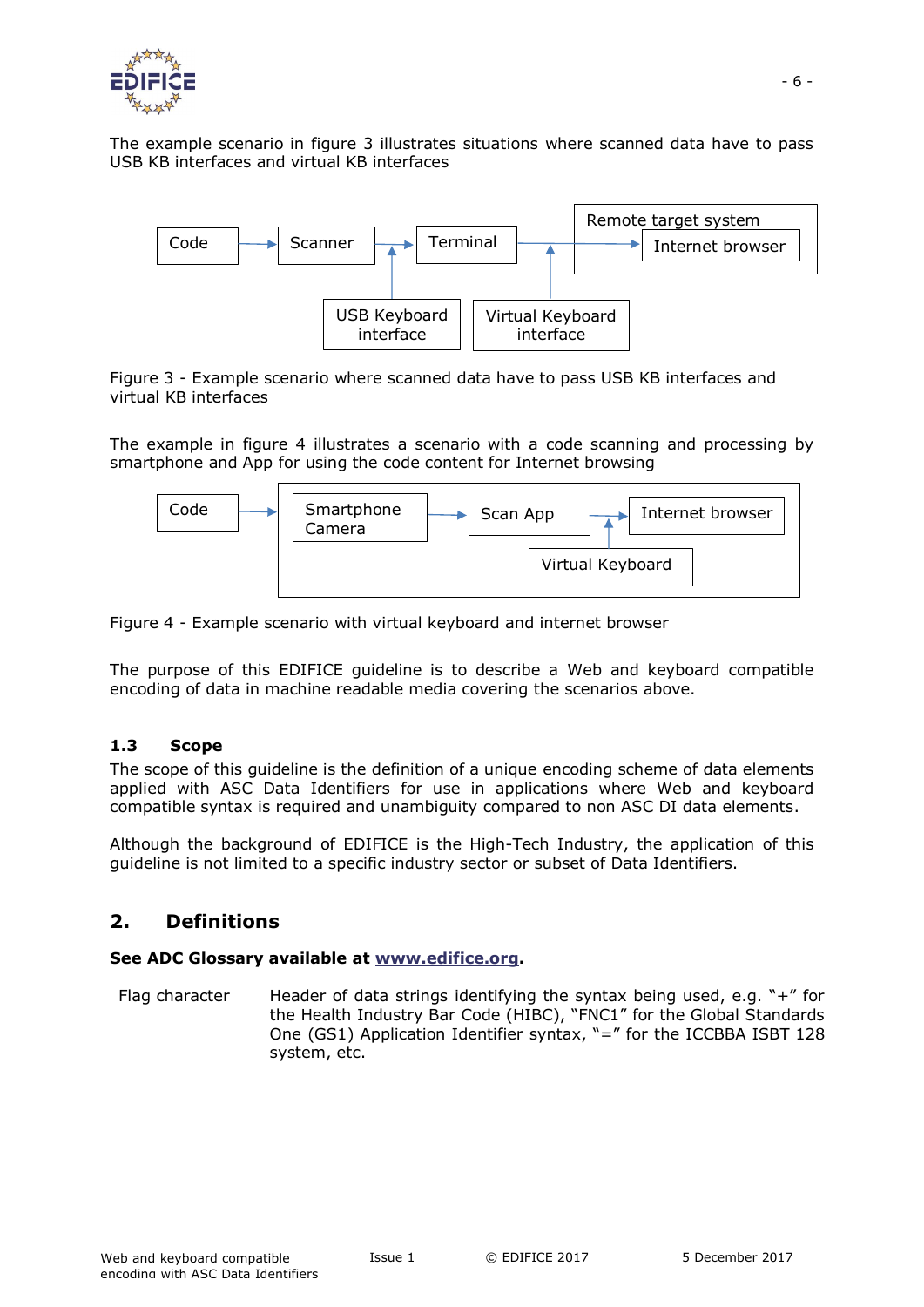

# <span id="page-6-0"></span>**3. Flag Character and Rules**

## <span id="page-6-1"></span>**3.1 Flag Character and Rules**

- The Flag-Character is the "." (dot) character: this is the very first character of the data string.
- All data elements are headed by ASC Data Identifiers.
- Data elements shall not contain a "^" (circumflex) character.
- If more than one data element is encoded in the same symbol, then the data elements are separated by a "^" (circumflex) character.

## <span id="page-6-2"></span>**3.2 Example Encoding Flow**

An example for encoding flow is:

- 1. *Ensure that all data elements are headed by the appropriate ASC Data Identifiers, and that the data elements do not contain a "^" (circumflex) character.*
- 2. *Take the first data element and put a "." (dot) character in front of this data element*
- 3. *In case of further data elements put a "^" (circumflex) before the next data element and then append the next data element.*
- 4. *Repeat step 3 until no further data elements are to be encoded.*

## <span id="page-6-3"></span>**3.3 Example Decoding Flow**

An example for decoding flow is:

- 1. *Read entire string of characters encoded in the symbol*
- 2. *Check whether the first character of the encoded data string is a "." dot character.*
- 3. *Remove the leading "." dot character.*
- 4. *Split the data string at each "^" (circumflex) character into single data elements.*
- 5. *Interpret the single data elements by its Data Identifiers (first 1…4 characters) using the data element definitions of ASC MH10.8.2.*

### <span id="page-6-4"></span>**3.4 Summary**

Table 2 below gives a summary for the usage of the dot character as flag character.

<span id="page-6-7"></span>Table 2 - Summary

| <b>FLAG CHARACTER   EXPLANATON</b> |                                                                                                                                                                                                              |
|------------------------------------|--------------------------------------------------------------------------------------------------------------------------------------------------------------------------------------------------------------|
| ٠.                                 | The "DOT" character is the flag character to identify Web and<br>keyboard compatible encoding with ASC Data Identifiers.<br>The separator between encoded data elements is the character "^"<br>(Circumflex) |

## <span id="page-6-5"></span>**4. Examples**

### <span id="page-6-6"></span>**4.1 Example of "Unique Identification Mark – UIM"**

The example in figure 5 shows a globally unique serial number with flag character "." identifying a test tube.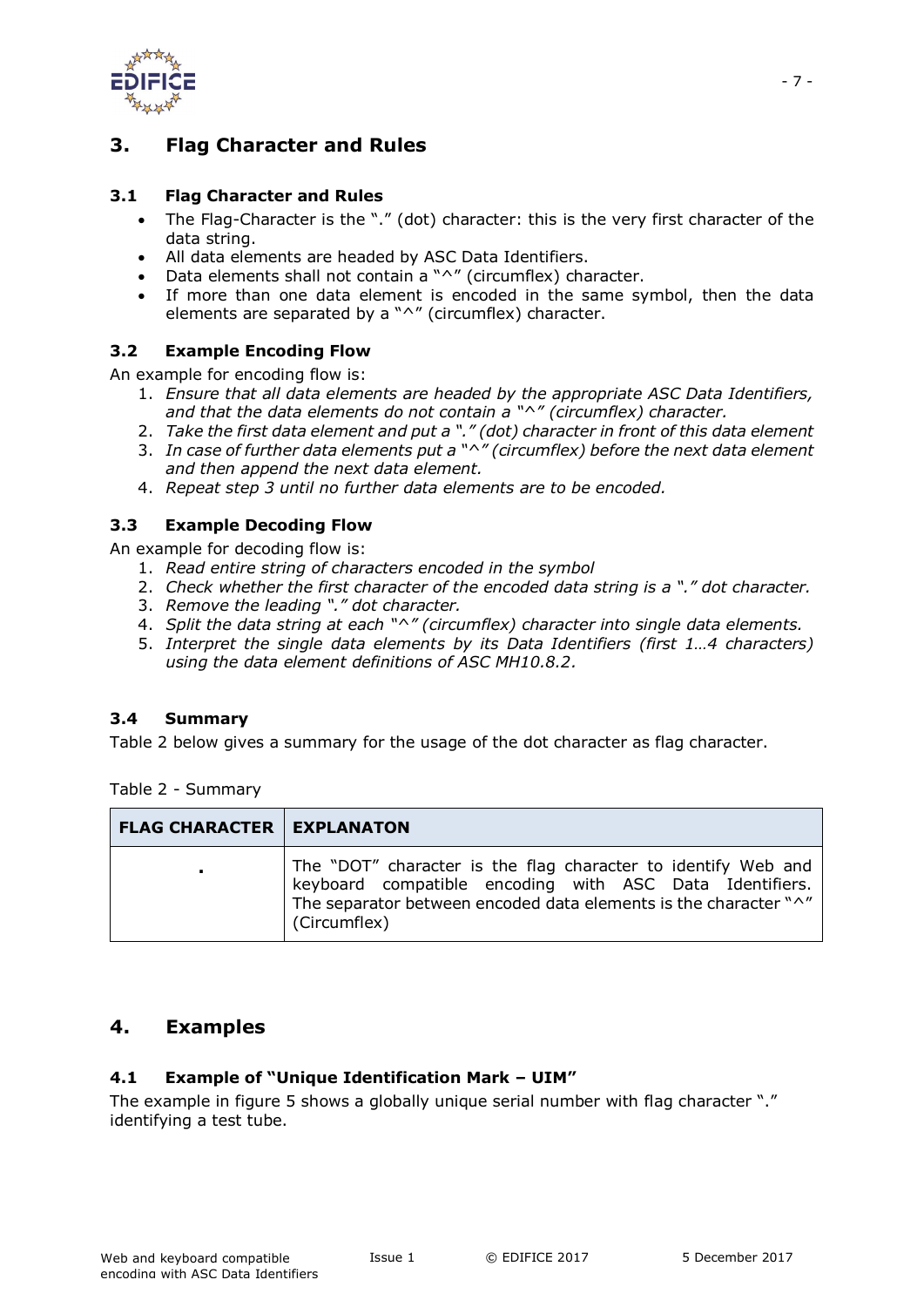



Figure 5 - UIM on a test tube applied with flag character

```
Data sequence of the example Fig. 5) 
.25SQCCOMPA9999999
               Serial Number: A9999999
           CIN: COMP 
      IAC: QC
   ASC Data Identifier: 25S
System Identifier for the ASC DI structure: "."
```
## <span id="page-7-0"></span>**4.2 Example of a stock location code**

Figure 6 below shows a pallet stock with stock location codes.



<span id="page-7-2"></span>Figure 6 - Stock location code (source: Klinikum of the Friedrich Schiller University of Jena (UKJ), Germany)

Data sequence of the example Fig. 6) **.**25LQC DUKJW01-02-10 Stock location of UKJ: W01-02-10 CIN: DUKJ IAC: QC ASC Data Identifier: 25L System Identifier for the ASC DI structure: "**.**"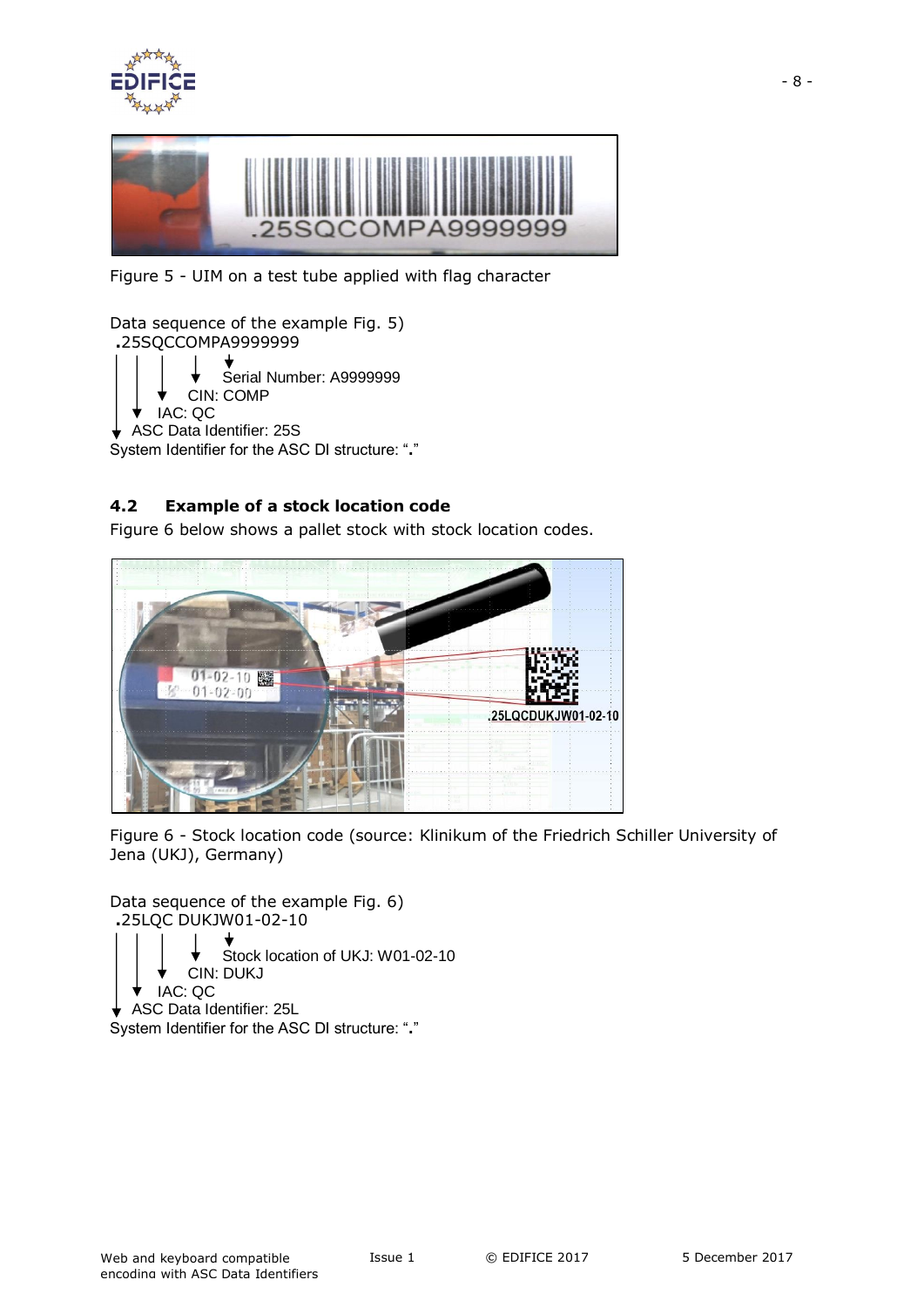

# <span id="page-8-0"></span>**4.3 Example with two concatenated data elements**

Figure 7 shows two concatenated data elements.



<span id="page-8-1"></span>Figure 7 - Example Code 128 with two ASC DI headed data elements concatenated by separator "^"

Data sequence of the example Fig. 7) **.**25PLEBSA47147115**^**S8765432 ASC DI "S" followed by SN Separator "**^**" Product reference no. CIN: BSA  $\blacktriangledown$  IAC: LE (EDIFICE) ASC Data Identifier: 25P System Identifier for the ASC DI structure: "**.**"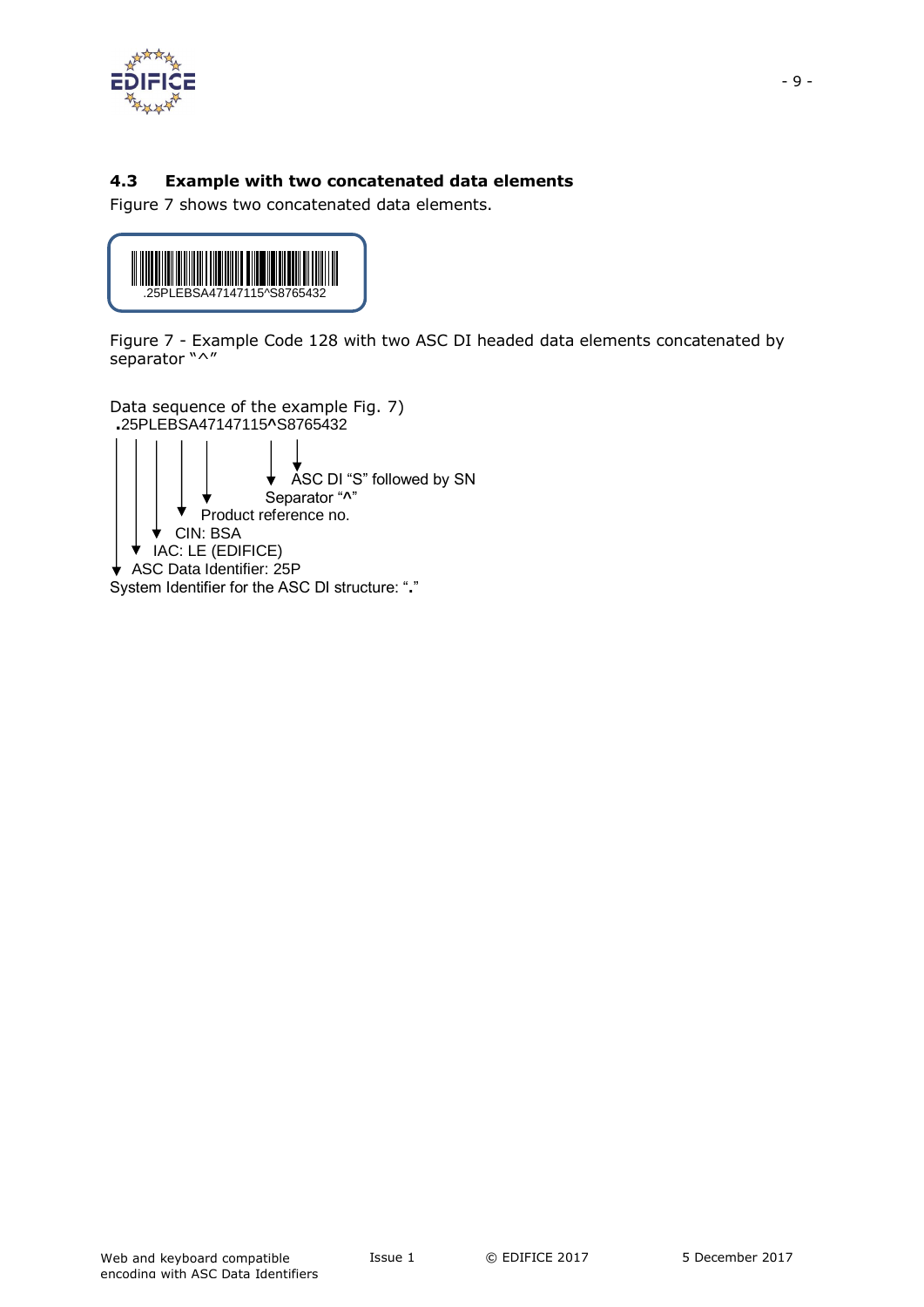

# <span id="page-9-0"></span>**ANNEX A: (INFORMATIVE) FLAG CHARACTER UNAMBIGUITY**

This guideline defines the "." character as Flag Character to identify data elements applied with ASC Data Identifiers.

It is known that the "." is already used in some legacy applications as first character of encoded data.

Typically these legacy encodings are internal applications that encode numbers with a leading zero, without that any global standard for the semantical layer is used.

These non-standard legal applications must have their own mechanisms to ensure that only their internal data are processed. Not following standards does not give any reason to expect that no conflicting cases might appear.

Users decoding data according to this guideline have to be aware that the "." may show up not as a Flag Character but as non-standard encoding. An additional check that the characters following the "." do correspond to a ASC MH10 Data Identifier relevant for the application will help to filter out many non-applicable cases: a small risk of errors will remain.

However the reliability of the detection of data encoded with ASC MH10 Data Identifiers is very much better than without the flag character.

Using Flag Characters such as "+", "." and "FNC1"does not give the same level of unambiguity than using the rules of ISO/IEC 15434, but it is a compromise between unambiguity and ease of application.